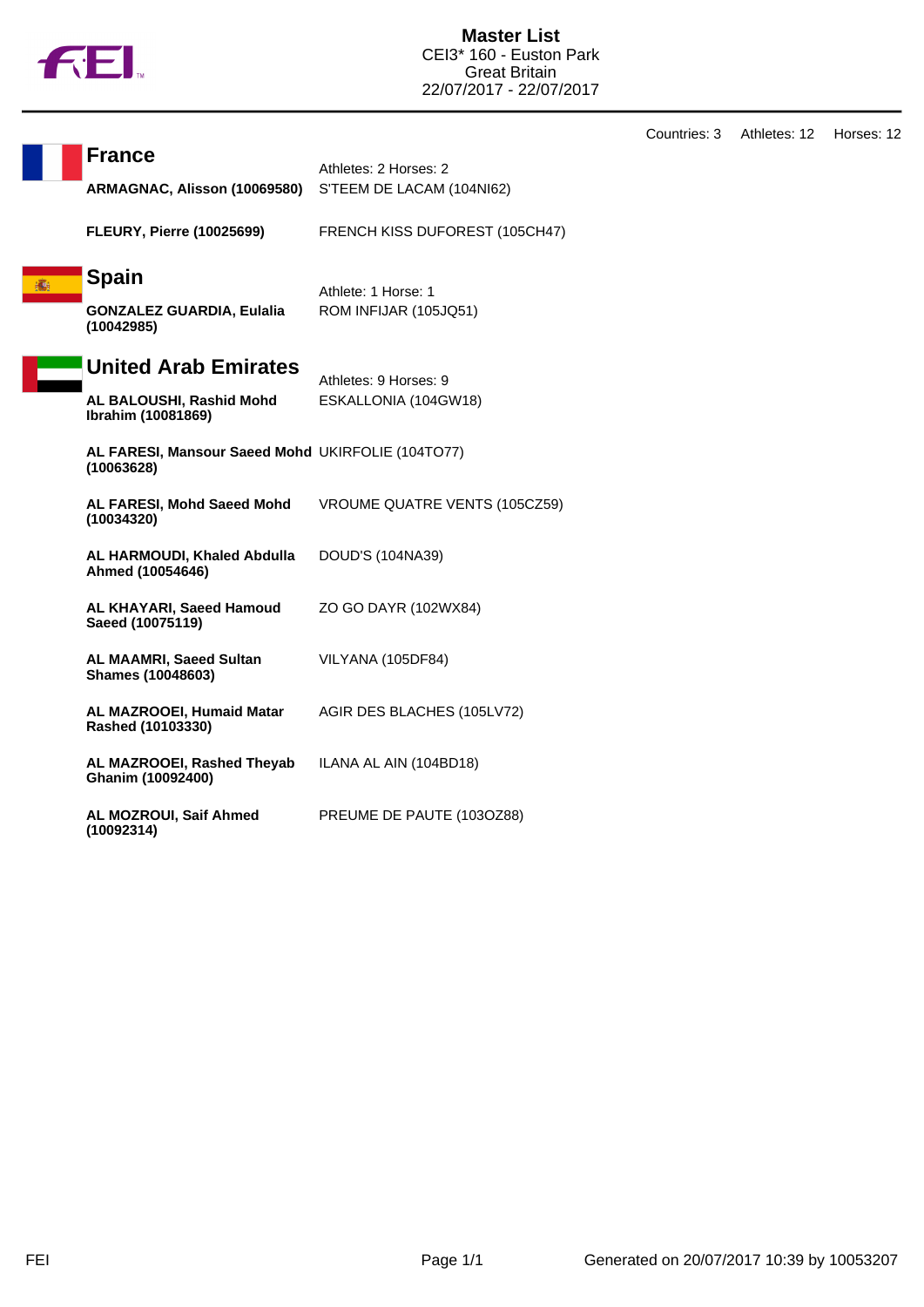

|                                                        | <b>France</b><br>LABRO, Eleonore (10131586)                                   | Athlete: 1 Horse: 1<br>VEGA DE LA XAINTRIE (105DH28)                                 |
|--------------------------------------------------------|-------------------------------------------------------------------------------|--------------------------------------------------------------------------------------|
|                                                        | Germany                                                                       | Athlete: 1 Horse: 1<br>FICKENSCHER, Meike (10104576) VICHKA DE LA TUILLERI (105OB39) |
|                                                        | Great Britain<br>MASTERSON, Annette (10041995) SHOSHANA (105RR68)             | Athletes: 3 Horses: 3                                                                |
|                                                        | <b>THORNE, Nicola (10055573)</b>                                              | L M 42 (103SU60)                                                                     |
|                                                        | VAUGHAN, Georgina (10023866)                                                  | SG ANESSTASIA (105HK24)                                                              |
| $_{\odot}$                                             | <b>India</b><br>ALI, Jakir (10137527)                                         | Athletes: 2 Horses: 2<br>SANNIESGUNS AZEEZ (105HP88)                                 |
|                                                        | <b>RANIDAN SINGH, Devi Singh</b><br>(10134609)                                | LORMAR GRINGO (105HP94)                                                              |
|                                                        | <b>Italy</b><br>CAREDDU, Chiara (10110419)                                    | Athlete: 1 Horses: 2<br>MUSKIZ (105IQ96)<br><b>WILD FIRA (104ZQ30)</b>               |
| Saudi Arabia (Kingdom<br>522114<br>Athlete: 1 Horse: 1 |                                                                               |                                                                                      |
|                                                        | of)<br>AL TURKOMANI, Fauiz (10013948) MESKAL (105KL69)                        |                                                                                      |
| 攟                                                      | Spain<br><b>GONZALEZ GUARDIA, Eulalia</b><br>(10042985)                       | Athlete: 1 Horse: 1<br>ROM INFIJAR (105JQ51)                                         |
|                                                        | <b>United Arab Emirates</b><br>AL BALOUSHI, Rashid Mohd<br>Ibrahim (10081869) | Athletes: 16 Horses: 16<br>ESKALLONIA (104GW18)                                      |
|                                                        | AL FARESI, Mohd Saeed Mohd<br>(10034320)                                      | VROUME QUATRE VENTS (105CZ59)                                                        |
|                                                        | (10095749)                                                                    | AL GHAITH, Khalaf Ahmad Saeed CASTLEBAR CADABRA (104WF08)                            |
|                                                        | AL HAMMADI, Hasan Mohd Hasan UNICK DE BELAIR (105FG25)<br>(10041373)          |                                                                                      |
|                                                        | AL HARBI, Saeed Ahmad Jaber DJALNAH DU VENT (104MT91)<br>(10084918)           |                                                                                      |

Countries: 8 Athletes: 26 Horses: 27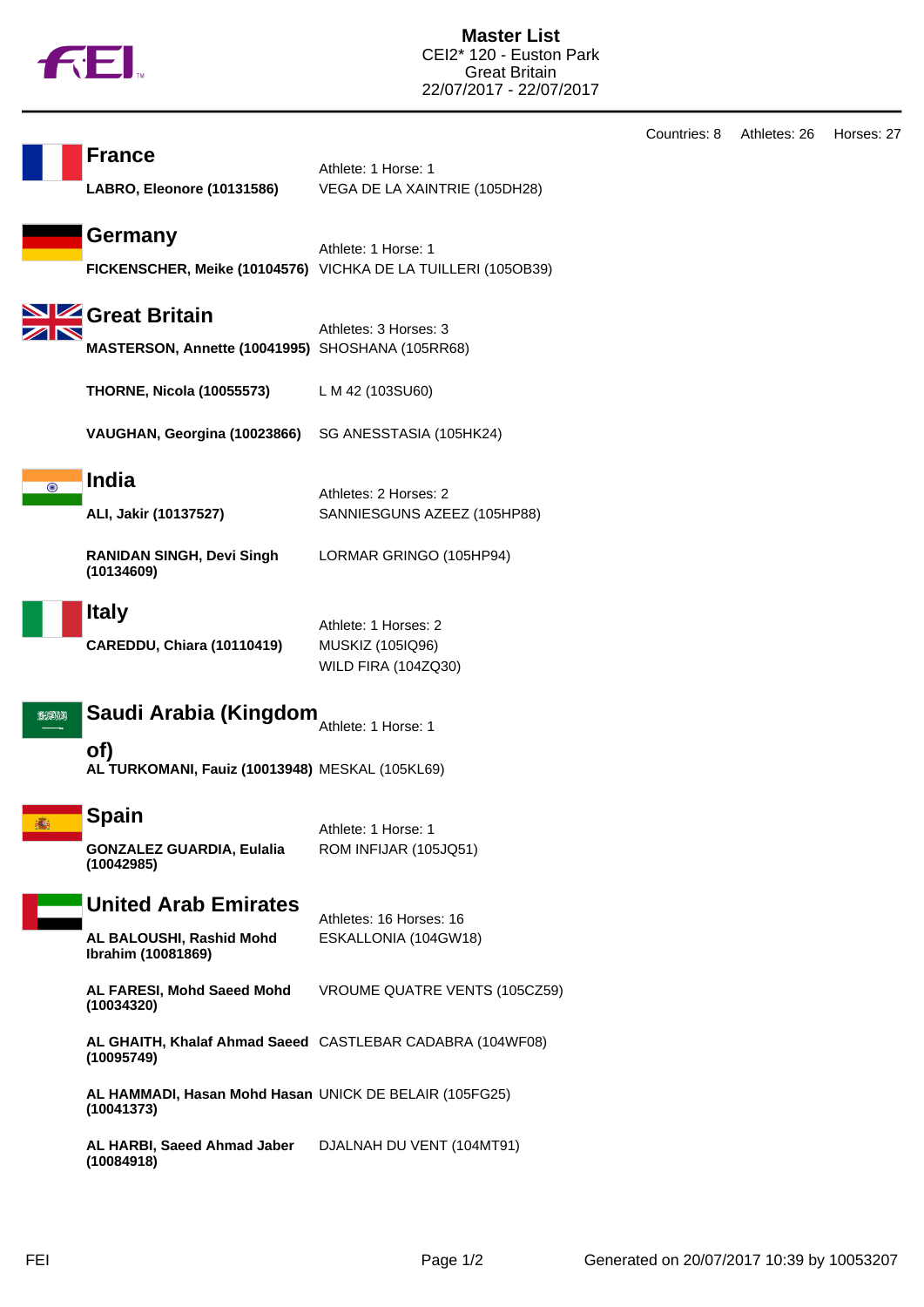

| AL KAABI, Hamad Obaid Rashed GHEERULLA LARISSA (105ER42)<br>(10042450)                       |                              |
|----------------------------------------------------------------------------------------------|------------------------------|
| <b>AL KETBI, Rashed Seghaiver</b><br>Kannun Yaradeh (10103174)                               | NEVAT DEL FALOT (105GH69)    |
| AL KITBI, Salem Hamad Saeed<br>Malhoof (10093059)                                            | ARANEE CABIRAT (105PN21)     |
| <b>AL MAKTOUM, Sh Rashid</b><br>Dalmook (10034071)                                           | HISSANE OUSSEGANI (104NW46)  |
| AL MARRI, Abdulla Ghanim<br>(10054553)                                                       | ZULO (103CS93)               |
| AL MAZROOEI, Humaid Matar<br>Rashed (10103330)                                               | VAGABON KERADENNEC (105DP97) |
| AL MEHAIRI, Saeed Mohd Khalifa MUREIB (103GT46)<br>(10082209)                                |                              |
| AL OWAIS, Salim Said (10094341) ASPENVIEW AMIR (1040Z13)                                     |                              |
| AL OWAISI, Ghanim Said Salim<br>(10066319)                                                   | TOM JONES TE (104ER04)       |
| <b>SAQER, Ghaith Abdul Wahid</b><br>Khamis (10094335)                                        | ANALJA DES SOURCES (105OD39) |
| $AIBAOP$ Above $A.21$ and $A.11$ $A.11$ and $A.11$ $B.11$ $C.11$ $D.11$ $D.11$ $D.11$ $D.11$ |                              |

**SUBOSE, Ahmed Salem Ali Sultan Al (10027985)** DOUBLE VEE (104CH41)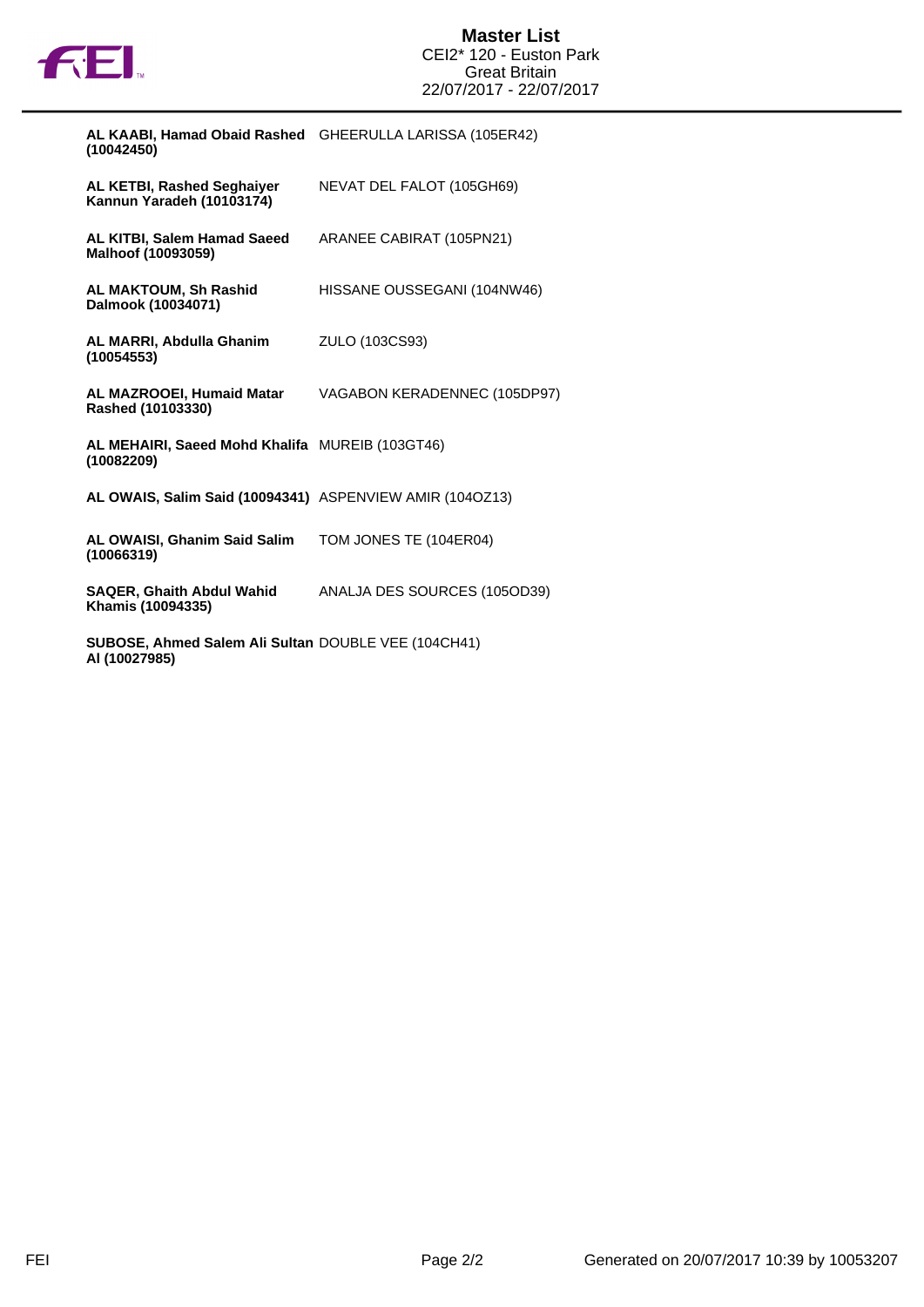

**Master List** CEI1\* 80 - Euston Park Great Britain 22/07/2017 - 22/07/2017

**Great Britain** Athletes: 10 Horses: 11 11 **COWPERTHWAITE, Linda** EPIS SUMMER BREEZE (105SP58) **(10020727) DARK, Carri Ann (10031147)** EL-MAREES (105SQ69) **DOVEY, Claire (10144958)** MALAAK (105JS78) **MALCOLM, Nikki (10014488)** OSO EDITH (103VV26) **MITCHELL, Andrea (10108901)** MEHDAMI (104KH71) **MOWATT, Samantha (10041231)** LATERAL THINKING (104LT34) **SAUNDERS, Charlotte (10026653)** VLACQ DIAMOND SPARKLE (103DD42) **THORNE, Nicola (10055573)** L M 42 (103SU60) LR BOLD GREYSON (102RH09) **TWEEDIE-SMITH, Nicholas** AKAREM (104IK27) **(10015192) WILLIAMS, Anna-Jane (10017899)** CRYSTAL WISSAM (103AZ16) **India**  $\overline{\odot}$ Athletes: 2 Horses: 2 **LAL SINGH, Khengar Singh** SCALA CORNELL (105SU17) **(10148090) SUMER SINGH, Rugh Singh** JABULA GABRIEL (105SV21) **(10146802) Spain** Athletes: 3 Horses: 3 **CALVO IBAÑEZ, Maialen** UN ATOUT DE ROUAISSE (104RC23) **(10058000) GONZALEZ GUARDIA, Eulalia** QUADIDJA DU BARTHAS (103FY65) **(10042985)**

**PARES ROURA, Gerard (10042638)**ALSTER (104MX56)

Countries: 3 Athletes: 15 Horses: 16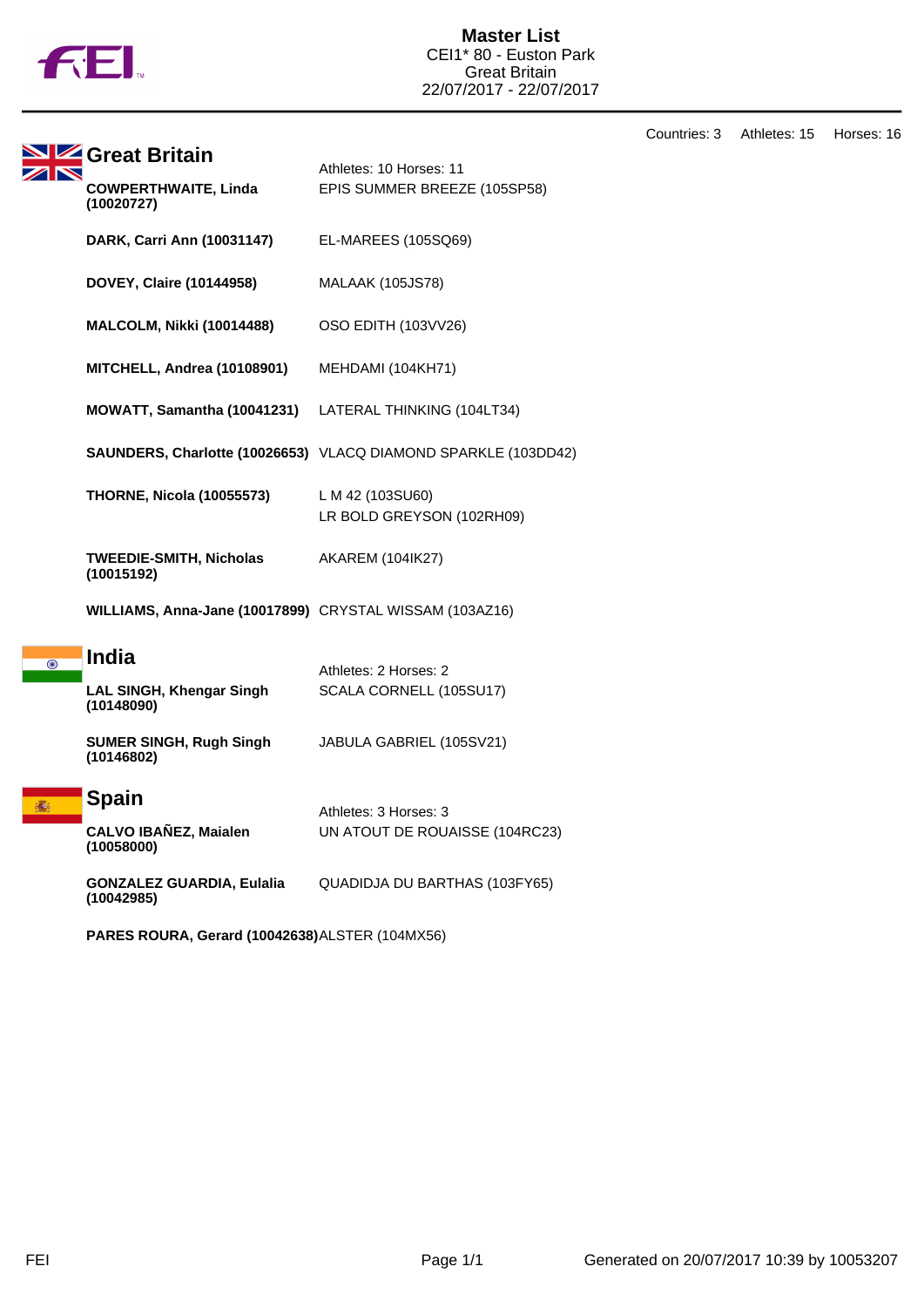

| Countries: 8 | Athletes: 26 | Horses: 27 |
|--------------|--------------|------------|
|--------------|--------------|------------|

|         | <b>France</b><br>JACQUET, Geraldine (10032983)                              | Athlete: 1 Horse: 1<br>ALI DAHMAS (104MO42)                                      |
|---------|-----------------------------------------------------------------------------|----------------------------------------------------------------------------------|
|         | Germany                                                                     | Athlete: 1 Horse: 1<br>FICKENSCHER, Meike (10104576) PROTOCOL DE LAFON (105RN24) |
|         | Great Britain<br>AINSWORTH, Sarah (10151989)                                | Athletes: 5 Horses: 6<br>L B ARMANII (105PX48)                                   |
|         | <b>ATKINSON, Kate (10073652)</b>                                            | DNS RONALDO (104UJ17)                                                            |
|         | DARK, Carri Ann (10031147)                                                  | BEY SHAMADAHL (105IF36)                                                          |
|         | MASKELL, Hannah (10147446)                                                  | SIMERIC SMOOTH CRIMINAL (105LW22)                                                |
|         | <b>THORNE, Nicola (10055573)</b>                                            | L M 42 (103SU60)<br>LR BOLD GREYSON (102RH09)                                    |
| $\odot$ | <b>India</b><br>KHAN, Liyakat Ali Mohodin<br>(10084923)                     | Athletes: 3 Horses: 3<br>NISHEM DES COMBES (105RO38)                             |
|         | <b>SINGH, Laxman Singh Dalpat</b><br>(10063390)                             | <b>PROMIL (105RX09)</b>                                                          |
|         | SINGH, Pane Singh Amar<br>(10048234)                                        | SOFIA DU SIARD (105RQ76)                                                         |
|         | <b>Pakistan</b><br><b>MUHAMMAD RAFIQUE,</b><br>Muhammad Shafique (10134608) | Athlete: 1 Horse: 1<br>SANNIESGUNS MOSCO (105SU15)                               |
|         | <b>Spain</b><br>CALVO IBAÑEZ, Naroa (10132605) AINHOA KESDOR (105QA79)      | Athletes: 3 Horses: 3                                                            |
|         | <b>GONZALEZ GUARDIA, Eulalia</b><br>(10042985)                              | TAKIN DE JANSAVIS (103TG58)                                                      |
|         |                                                                             | PARES ROURA, Gerard (10042638) ARUSKA DES BARAQUES (105JS21)                     |
|         | Sri Lanka<br>JAGALINGAM, Loganathan                                         | Athlete: 1 Horse: 1<br>SAPHIR LORCOUN (105RX19)                                  |
|         | (10018326)                                                                  |                                                                                  |



Athletes: 11 Horses: 11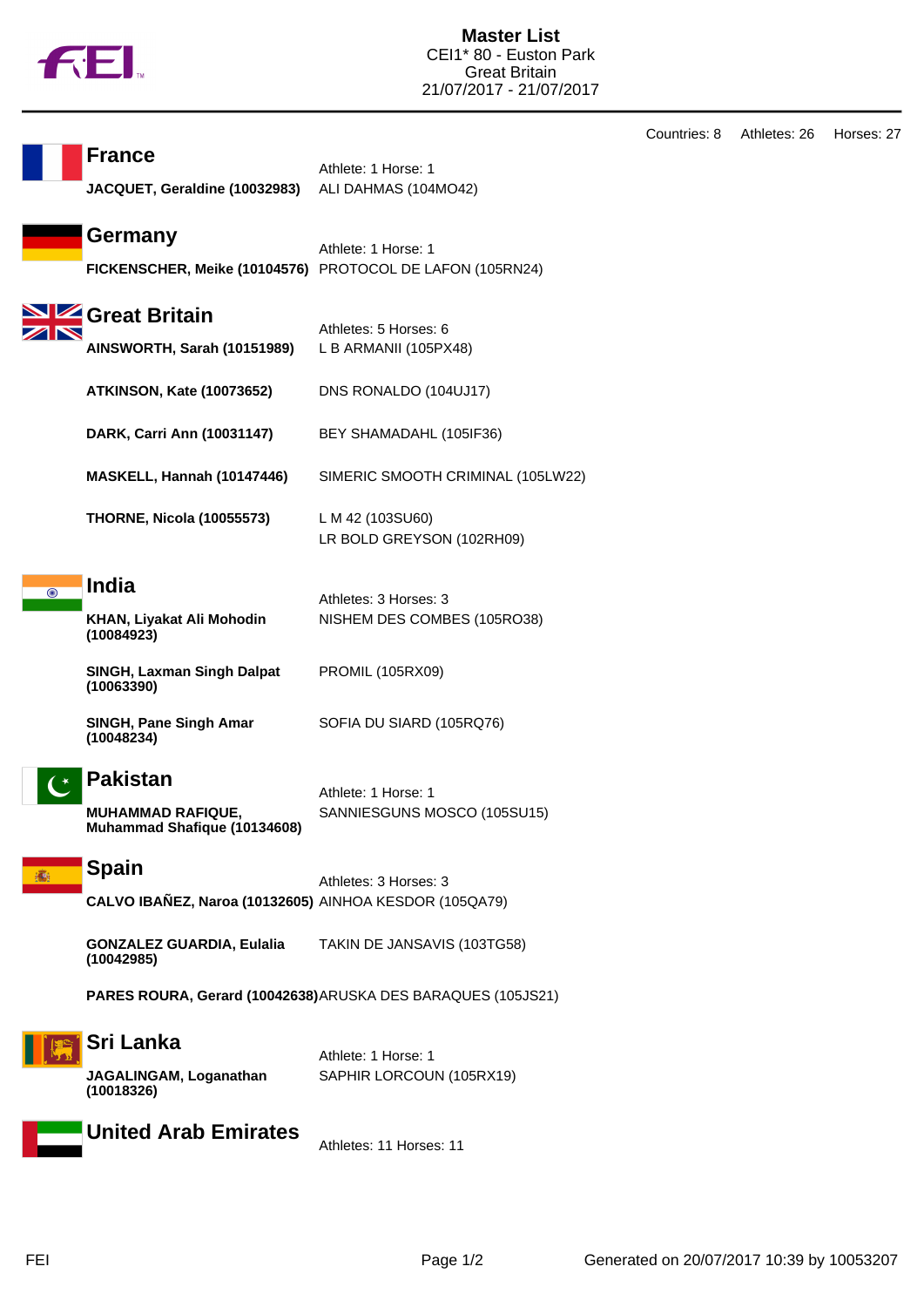

| AL GHAILANI, Suhail Ali Rashed | AL SHAGRA (104ZB38) |
|--------------------------------|---------------------|
| Ali (10103337)                 |                     |

**AL HAMMADI, Hasan Mohd Hasan (10041373)** ADJA DE MESCAM (105CH36)

| AL KETBI, Rashed Seghaiyer<br>Kannun Yaradeh (10103174)               | <b>VICTOR (105SU11)</b>     |
|-----------------------------------------------------------------------|-----------------------------|
| AL KHAYARI, Saeed Hamoud<br>Saeed (10075119)                          | DHURGAAM (104DG75)          |
| AL KITBI, Salem Hamad Saeed<br>Malhoof (10093059)                     | ACTOS DE MALCAMP (105QB38)  |
| AL MAZROOEI, Humaid Matar<br>Rashed (10103330)                        | ALATAK D'AURIERES (105RM07) |
| AL MAZROOEI, Rashed Theyab<br>Ghanim (10092400)                       | AL ASAD (104HI48)           |
| AL SHAMSI, Saeed Ahmad Rashed WAHHAAJ (104KR05)<br>Abdulla (10094997) |                             |
| AL ZAROONI, Ali Abdulrahman<br>Belghuzooz (10147084)                  | ADIDJA DE VERGNES (105SW51) |
| <b>BIN BIAT, Majid Omar (10103076)</b>                                | IDAHO AM RAKTHA (105SV17)   |
| <b>SAQER, Ghaith Abdul Wahid</b><br>Khamis (10094335)                 | ASSAD REAL (105QA21)        |